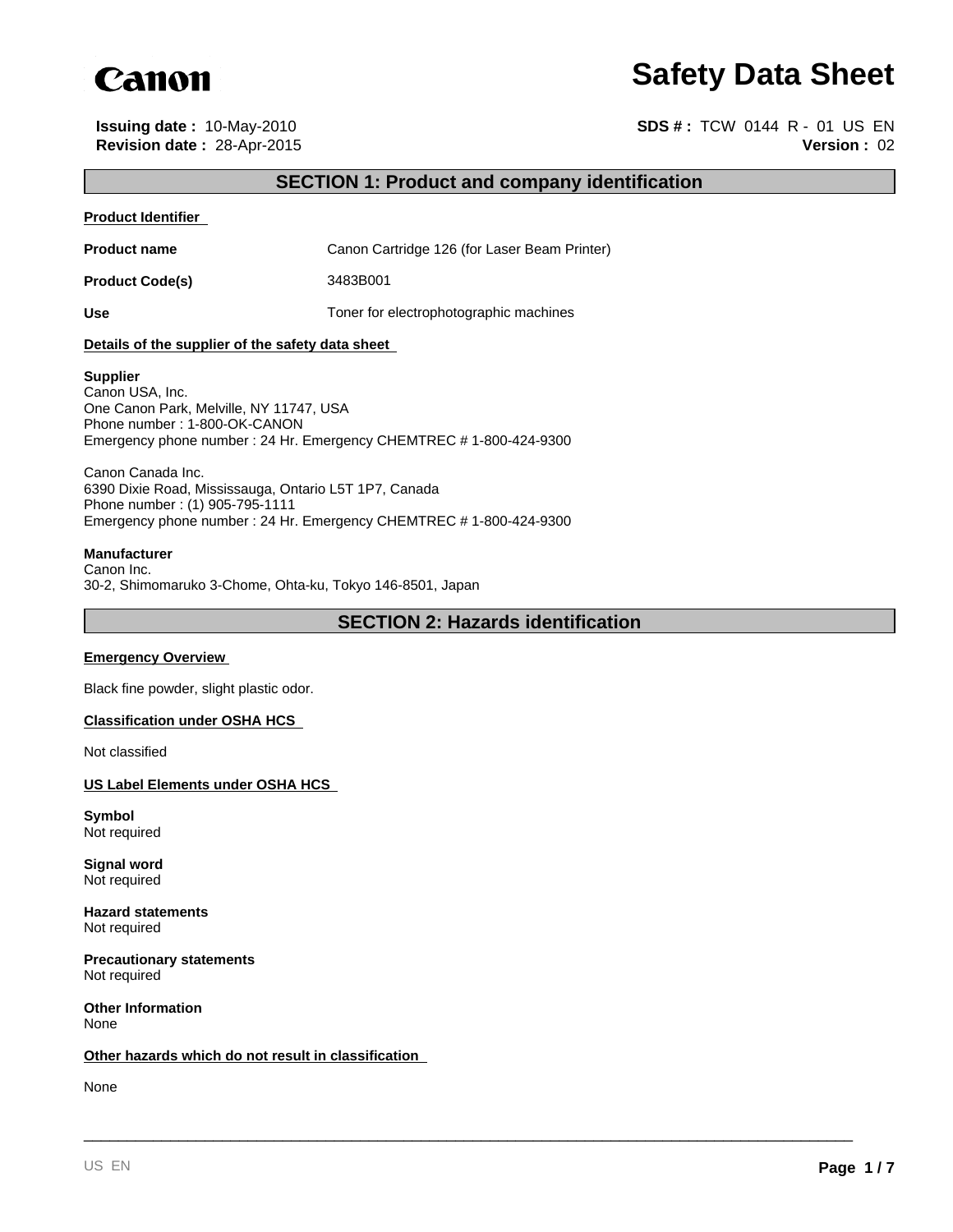# **SECTION 3: Composition/information on ingredients**

\_\_\_\_\_\_\_\_\_\_\_\_\_\_\_\_\_\_\_\_\_\_\_\_\_\_\_\_\_\_\_\_\_\_\_\_\_\_\_\_\_\_\_\_\_\_\_\_\_\_\_\_\_\_\_\_\_\_\_\_\_\_\_\_\_\_\_\_\_\_\_\_\_\_\_\_\_\_\_\_\_\_\_\_\_\_\_\_\_

| <b>Chemical name</b>       | <b>CAS-No</b> | Weight %        |
|----------------------------|---------------|-----------------|
| Styrene acrylate copolymer | CBI           | $45 - 55$       |
| Ferrite                    | СBІ           | $-45$<br>$35 -$ |
| Wax                        | СBI           | 10              |

# **SECTION 4: First aid measures**

#### **Description of first aid measures**

| <b>Inhalation</b>                                           | Move to fresh air. Get medical attention immediately if symptoms occur.                                             |  |  |
|-------------------------------------------------------------|---------------------------------------------------------------------------------------------------------------------|--|--|
| Ingestion                                                   | Rinse mouth. Drink 1 or 2 glasses of water. Get medical attention immediately if symptoms<br>occur.                 |  |  |
| <b>Skin Contact</b>                                         | Wash off immediately with soap and plenty of water. Get medical attention immediately if<br>symptoms occur.         |  |  |
| <b>Eye Contact</b>                                          | Flush with plenty of water. Get medical attention immediately if symptoms occur.                                    |  |  |
| Most important symptoms and effects, both acute and delayed |                                                                                                                     |  |  |
| <b>Inhalation</b>                                           | None under normal use. Exposure to excessive amounts of dust may cause physical<br>irritation to respiratory tract. |  |  |
| Ingestion                                                   | None under normal use.                                                                                              |  |  |
| <b>Skin Contact</b>                                         | None under normal use.                                                                                              |  |  |
| <b>Eye Contact</b>                                          | None under normal use. May cause slight irritation.                                                                 |  |  |
| <b>Chronic Effects</b>                                      | None under normal use. Prolonged inhalation of excessive amounts of dust may cause lung<br>damage.                  |  |  |

### **Indication of any immediate medical attention and special treatment needed**

None

# **SECTION 5: Firefighting measures**

\_\_\_\_\_\_\_\_\_\_\_\_\_\_\_\_\_\_\_\_\_\_\_\_\_\_\_\_\_\_\_\_\_\_\_\_\_\_\_\_\_\_\_\_\_\_\_\_\_\_\_\_\_\_\_\_\_\_\_\_\_\_\_\_\_\_\_\_\_\_\_\_\_\_\_\_\_\_\_\_\_\_\_\_\_\_\_\_\_

#### **Extinguishing media**

**Suitable extinguishing media** Use CO2, dry chemical, or foam, Water.

#### **Unsuitable extinguishing media** None

#### **Special hazards arising from the substance or mixture**

#### **Special Hazard**

May form explosive mixtures with air.

### **Hazardous combustion products**

Carbon dioxide (CO 2), Carbon monoxide (CO)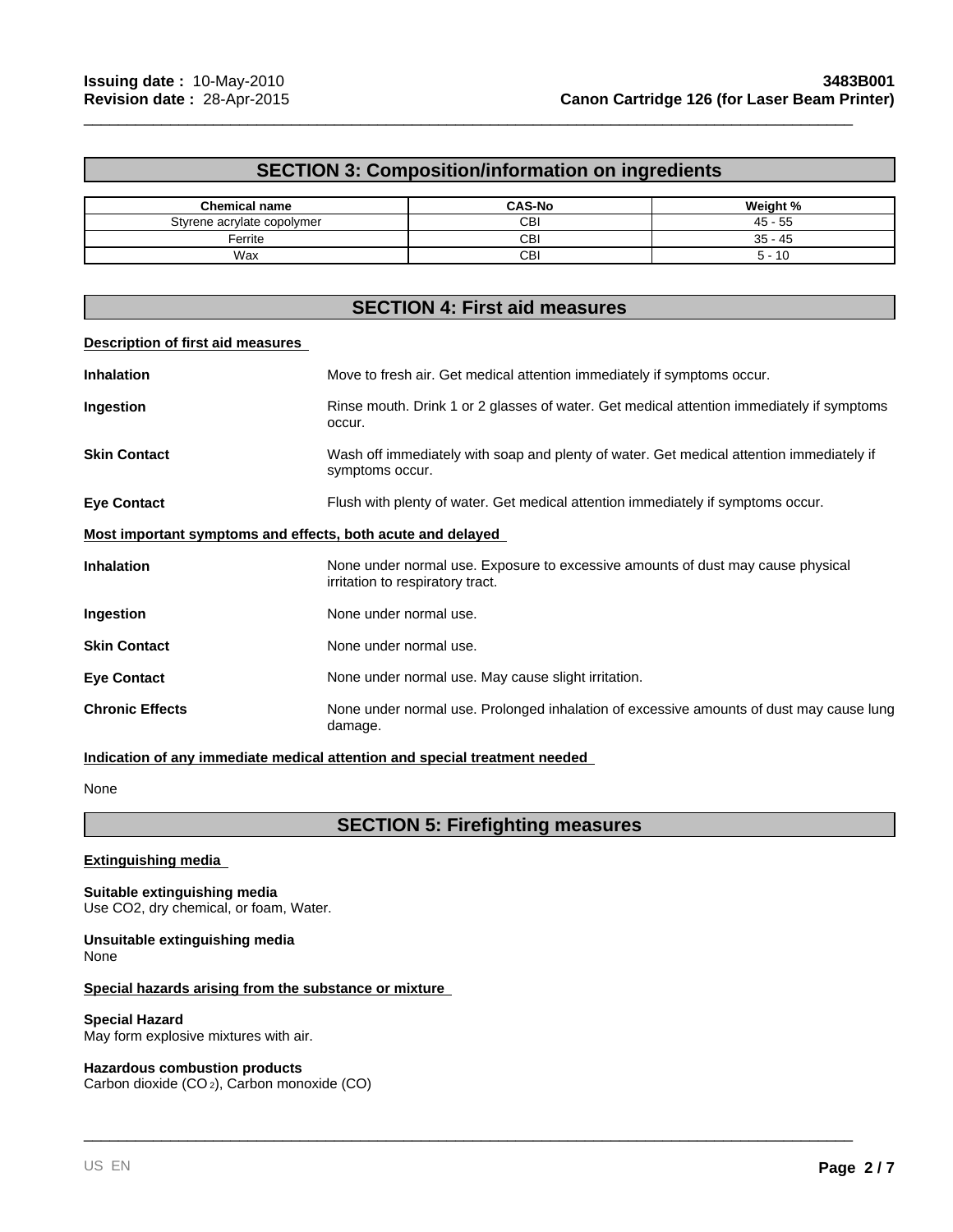#### **Advice for firefighters**

# **Special protective equipment for fire-fighters**

None

## **SECTION 6: Accidental release measures**

\_\_\_\_\_\_\_\_\_\_\_\_\_\_\_\_\_\_\_\_\_\_\_\_\_\_\_\_\_\_\_\_\_\_\_\_\_\_\_\_\_\_\_\_\_\_\_\_\_\_\_\_\_\_\_\_\_\_\_\_\_\_\_\_\_\_\_\_\_\_\_\_\_\_\_\_\_\_\_\_\_\_\_\_\_\_\_\_\_

#### **Personal precautions, protective equipment and emergency procedures**

Avoid breathing dust. Avoid contact with skin, eyes and clothing.

#### **Environmental Precautions**

Keep out of waterways.

#### **Methods and material for containment and cleaning up**

Clean up promptly by scoop or vacuum. If a vacuum cleaner is used, be sure to use a model with dust explosion safety measures. May form explosive mixtures with air.

#### **Other Information**

None

# **SECTION 7: Handling and storage**

#### **Precautions for safe handling**

Avoid breathing dust. Avoid contact with skin, eyes and clothing. Clean contaminated surface thoroughly. Use only with adequate ventilation.

#### **Conditions for safe storage, including any incompatibilities**

Keep in a dry, cool and well-ventilated place. Keep out of the reach of children. Incompatible with oxidizing agents.

# **SECTION 8: Exposure controls/personal protection**

#### **Exposure guidelines**

The product does not contain any hazardous materials with occupational exposure limits established.

**Appropriate engineering controls** None under normal use conditions.

#### **Individual protection measures, such as personal protective equipment Eye/face Protection** Not required under normal use. **Skin Protection Not required under normal use.**<br> **Respiratory Protection Not required under normal use.** Not required under normal use.

# **SECTION 9: Physical and chemical properties**

#### **Information on basic physical and chemical properties**

**Appearance** Black ; powder Odor<br>
Odor threshold<br>
Odor threshold<br>
PH<br>
Melting/Freezing point (°C)<br>
Melting/Freezing point (°C)<br>
Alting/Freezing point (°C)<br>
Alting/Freezing point (°C)<br>
Alting/Freezing point (°C)<br>
Alting/Freezing point (°C)<br>
Alting/Fre **Odor threshold No data available No data available pH**<br> **Melting/Freezing point (°C)**<br>
Melting/Freezing point (°C)<br>
Melting/Freezing point (°C) **Melting/Freezing point (°C)**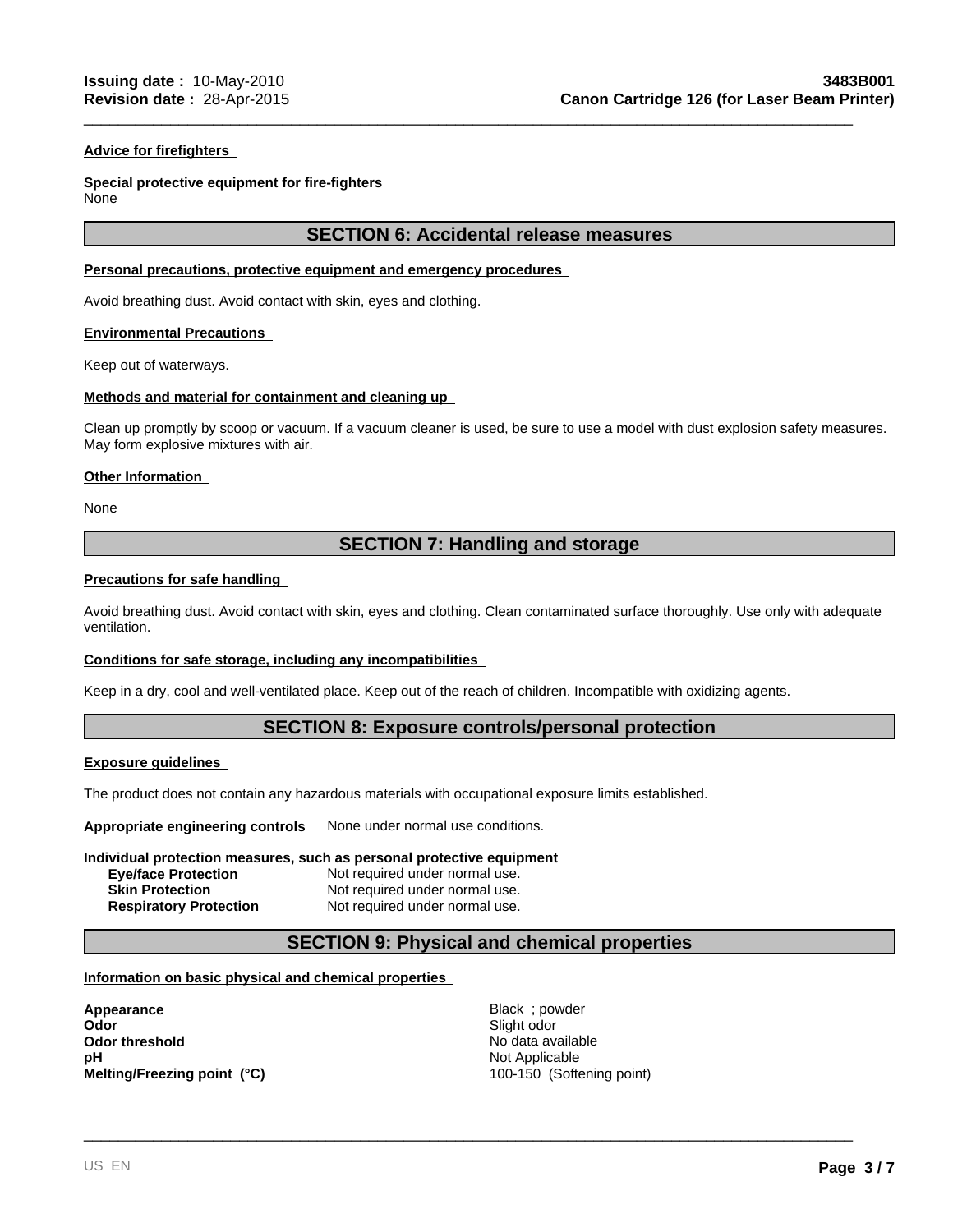**Evaporation Rate**<br> **Example:** Not Applicable<br> **Elammability (solid, gas)**<br> **Example:** Not flammable: estimated **Flammability (solid, gas) Flammability Limits in Air Upper Flammability Limit**<br> **Lower Flammability Limit**<br> **Lower Flammability Limit Lower Flammability Limit Vapor pressure**<br> **Vapor Density**<br> **Vapor Density**<br> **Vapor Density Vapor Density Relative density** 1.4-1.8 **Solubility(ies) Solubility(ies) Organic solvent**; partly soluble **Partition coefficient: n-octanol/water** Not Applicable Not Applicable Autoignition Temperature (°C) **Boiling Point/Range (°C)**<br> **Flash Point (°C)**<br> **Flash Point (°C)**<br> **Point (°C)**<br> **Point Applicable Flash Point (°C) Autoignition Temperature (°C) Decomposition Temperature (°C) Viscosity (mPa s)** 

#### **Other Information**

No data available

> 200<br>Not Applicable

\_\_\_\_\_\_\_\_\_\_\_\_\_\_\_\_\_\_\_\_\_\_\_\_\_\_\_\_\_\_\_\_\_\_\_\_\_\_\_\_\_\_\_\_\_\_\_\_\_\_\_\_\_\_\_\_\_\_\_\_\_\_\_\_\_\_\_\_\_\_\_\_\_\_\_\_\_\_\_\_\_\_\_\_\_\_\_\_\_

# **SECTION 10: Stability and reactivity**

#### **Reactivity**

None

#### **Chemical stability**

Stable

**Possibility of Hazardous Reactions** 

None

#### **Conditions to Avoid**

None

#### **Incompatible materials**

Acids, Bases, Oxidizing agents, Reducing agents.

#### **Hazardous Decomposition Products**

Carbon dioxide (CO 2), Carbon monoxide (CO)

# **SECTION 11: Toxicological information**

\_\_\_\_\_\_\_\_\_\_\_\_\_\_\_\_\_\_\_\_\_\_\_\_\_\_\_\_\_\_\_\_\_\_\_\_\_\_\_\_\_\_\_\_\_\_\_\_\_\_\_\_\_\_\_\_\_\_\_\_\_\_\_\_\_\_\_\_\_\_\_\_\_\_\_\_\_\_\_\_\_\_\_\_\_\_\_\_\_

#### **Information on toxicological effects**

| <b>Acute toxicity</b>             | Estimate: LD50 > 2000 mg/kg (Ingestion)                  |  |
|-----------------------------------|----------------------------------------------------------|--|
| <b>Skin corrosion/irritation</b>  | Estimate: Non-irritant                                   |  |
| Serious eye damage/eye irritation | Estimate: Transient slight conjunctival irritation only. |  |
| <b>Sensitization</b>              | Estimate: Non-sensitizing                                |  |
| Germ cell mutagenicity            | Ames Test (S. typhimurium, E. coli): Negative            |  |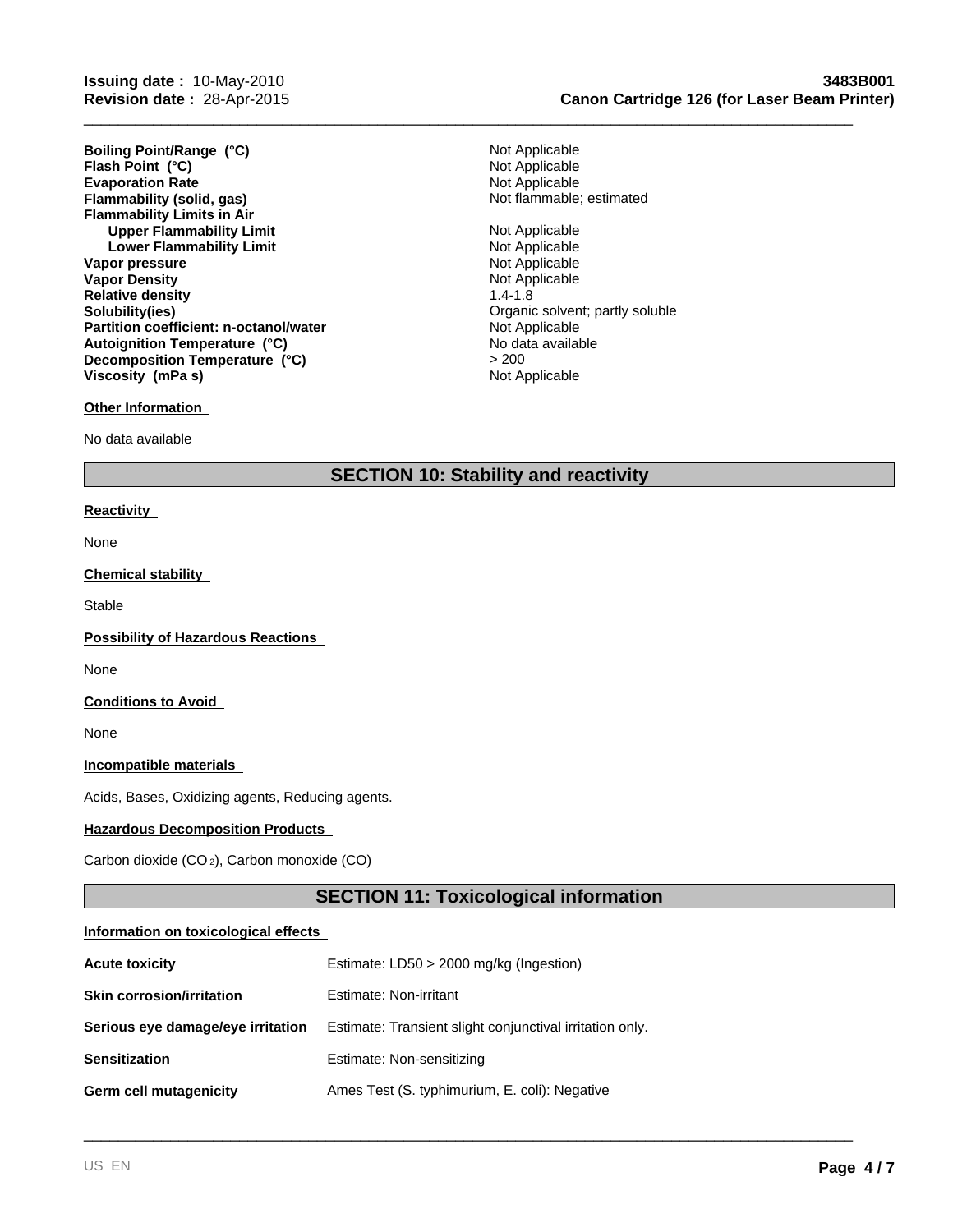| Carcinogenicity                 | No data available                                                                                                                                                                                                                                                                                                                                                                                                                                                                                                                                                                                                                                         |
|---------------------------------|-----------------------------------------------------------------------------------------------------------------------------------------------------------------------------------------------------------------------------------------------------------------------------------------------------------------------------------------------------------------------------------------------------------------------------------------------------------------------------------------------------------------------------------------------------------------------------------------------------------------------------------------------------------|
| <b>Reproductive Toxicity</b>    | No data available                                                                                                                                                                                                                                                                                                                                                                                                                                                                                                                                                                                                                                         |
| <b>STOT - single exposure</b>   | No data available                                                                                                                                                                                                                                                                                                                                                                                                                                                                                                                                                                                                                                         |
| <b>STOT - repeated exposure</b> | Muhle et al. reported pulmonary response upon chronic inhalation exposure in rats to a<br>toner enriched in respirable-sized particles compared to commercial toner. No pulmonary<br>change was found at 1 mg/m <sup>3</sup> which is most relevant to potential human exposure. A<br>minimal to mild degree of fibrosis was noted in 22% of the animals at 4 mg/m <sup>3</sup> , and a mild<br>to moderate degree of fibrosis was observed in 92% of the animals at 16 mg/m <sup>3</sup> .<br>These findings are attributed to "lung overloading", a generic response to excessive<br>amounts of any dust retained in the lung for a prolonged interval. |
| <b>Aspiration hazard</b>        | No data available                                                                                                                                                                                                                                                                                                                                                                                                                                                                                                                                                                                                                                         |
| <b>Other Information</b>        | No data available                                                                                                                                                                                                                                                                                                                                                                                                                                                                                                                                                                                                                                         |
|                                 |                                                                                                                                                                                                                                                                                                                                                                                                                                                                                                                                                                                                                                                           |

**SECTION 12: Ecological information**

\_\_\_\_\_\_\_\_\_\_\_\_\_\_\_\_\_\_\_\_\_\_\_\_\_\_\_\_\_\_\_\_\_\_\_\_\_\_\_\_\_\_\_\_\_\_\_\_\_\_\_\_\_\_\_\_\_\_\_\_\_\_\_\_\_\_\_\_\_\_\_\_\_\_\_\_\_\_\_\_\_\_\_\_\_\_\_\_\_

#### **Toxicity**

#### **Ecotoxicity effects**

Estimate: Fish, 96h LL50 > 1000 mg/l (WAF) Estimate: Crustaceans, 48h EL50 > 1000 mg/l (WAF) Estimate: Algae, ErL50(0-72h) > 1000 mg/l (WAF)

#### **Persistence and degradability**

No data available

**Bioaccumulative potential** 

No data available

#### **Mobility in soil**

No data available

#### **Other adverse effects**

No data available

# **SECTION 13: Disposal considerations**

#### **Waste treatment methods**

DO NOT put toner or a toner container into fire. Heated toner may cause severe burns. DO NOT dispose of a toner container in a plastic crusher. Use a facility with dust explosion prevention measures. Finely dispersed particles form explosive mixtures with air. Dispose of in accordance with local regulations.

# **SECTION 14: Transport information**

**UN number** 2807

\_\_\_\_\_\_\_\_\_\_\_\_\_\_\_\_\_\_\_\_\_\_\_\_\_\_\_\_\_\_\_\_\_\_\_\_\_\_\_\_\_\_\_\_\_\_\_\_\_\_\_\_\_\_\_\_\_\_\_\_\_\_\_\_\_\_\_\_\_\_\_\_\_\_\_\_\_\_\_\_\_\_\_\_\_\_\_\_\_ **UN Proper Shipping Name** Magnetized material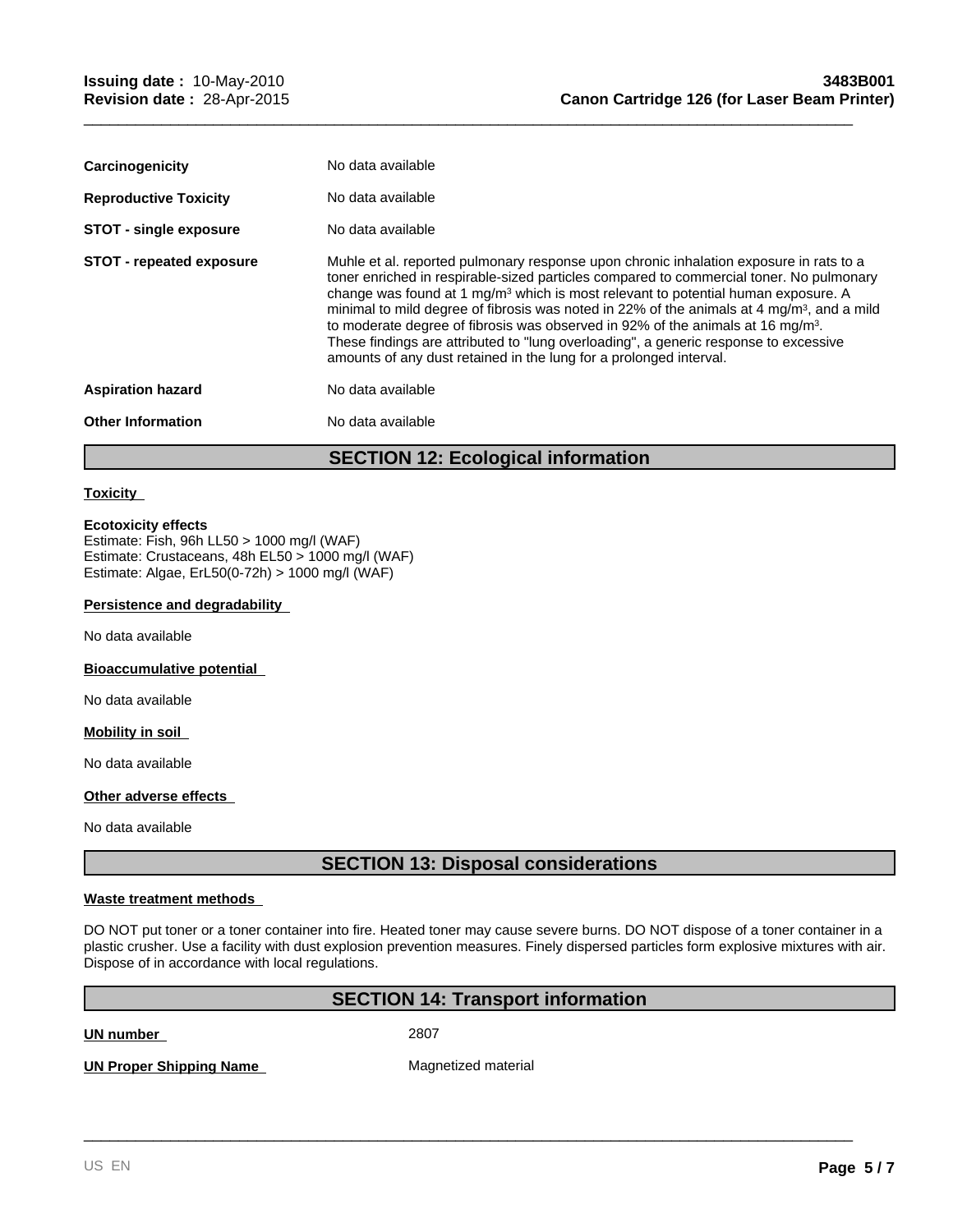**Transport Hazard Class** 9

Packing Group **None** None

**Transport in bulk according to Annex II of MARPOL 73/78 and the IBC Code** 

**Environmental Hazards** No special environmental precautions required.

\_\_\_\_\_\_\_\_\_\_\_\_\_\_\_\_\_\_\_\_\_\_\_\_\_\_\_\_\_\_\_\_\_\_\_\_\_\_\_\_\_\_\_\_\_\_\_\_\_\_\_\_\_\_\_\_\_\_\_\_\_\_\_\_\_\_\_\_\_\_\_\_\_\_\_\_\_\_\_\_\_\_\_\_\_\_\_\_\_

**Special Precautions for users** 105 or more of these products shipped together, by air, are regulated as magnetized material.

Not Applicable

# **SECTION 15: Regulatory information**

**Safety, health and environmental regulations specific for the product in question** 

**TSCA Sec. 4,5,6,7,8,12b** None<br> **SARA Title III Sec. 313** None **SARA Title III Sec. 313** None<br>**California Proposition 65** None **California Proposition 65**<br>**CEPA Sec. 81 Other Information** None

**None (Manufactured Item) HPA (WHMIS)** None (Manufactured Article)

# **SECTION 16: Other information**

# **Key literature references and sources for data**

- U.S. Department of Labor, 29CFR Part 1910
- U.S. Environmental Protection Agency, 40CFR Part 372
- U.S. Environmental Protection Agency, 40CFR Part 700-799
- U.S. Consumer Product Safety Commission, 16CFR Part 1500
- ACGIH, Threshold Limit Values for Chemical Substances and Physical Agents and Biological Exposure Indices
- U.S. Department of Health and Human Services National Toxicology Program, Annual Report on Carcinogens
- World Health Organization International Agency for Research on Cancer, IARC Monographs on the Evaluation on the
- Carcinogenic Risk of Chemicals to Humans
- California EPA, Code of Regulations Title 27. Division 4. Chapter 1. Safe Drinking Water and Toxic Enforcement Act of 1986

\_\_\_\_\_\_\_\_\_\_\_\_\_\_\_\_\_\_\_\_\_\_\_\_\_\_\_\_\_\_\_\_\_\_\_\_\_\_\_\_\_\_\_\_\_\_\_\_\_\_\_\_\_\_\_\_\_\_\_\_\_\_\_\_\_\_\_\_\_\_\_\_\_\_\_\_\_\_\_\_\_\_\_\_\_\_\_\_\_

- Environment Canada, Canadian Environmental Protection Act, 1999
- Health Canada, Hazardous Products Act, and Controlled Products Regulations
- Canada Workplace Hazardous Materials Information System

#### **Key or legend to abbreviations and acronyms used in the safety data sheet**

- OSHA HCS: Occupational Safety and Health Act, Hazard Communication Standard (USA)
- FHSA: Federal Hazardous Substances Act
- IARC: International Agency for Research on Cancer
- OSHA PEL: PEL(Permissible Exposure Limit) under Occupational Safety and Health Administration (USA)
- ACGIH TLV: TLV(Threshold Limit Value) under American Conference of Governmental Industrial Hygienists
- TWA: Time Weighted Average
- STEL: Short Term Exposure Limit
- TSCA: Toxic Substances Control Act
- SARA Title III: SARA Title III of the Superfund Amendments and Reauthorization Act of 1986
- Proposition 65: Safe Drinking Water and Toxic Enforcement Act of 1986
- CEPA: Canadian Environmental Protection Act, 1999
- HPA: Hazardous Products Act
- WHMIS: Workplace Hazardous Materials Information System
- CBI: Confidential Business Information

| <b>Issuing date:</b> | 10-May-2010 |  |
|----------------------|-------------|--|
|                      |             |  |

**Revision date :** 28-Apr-2015